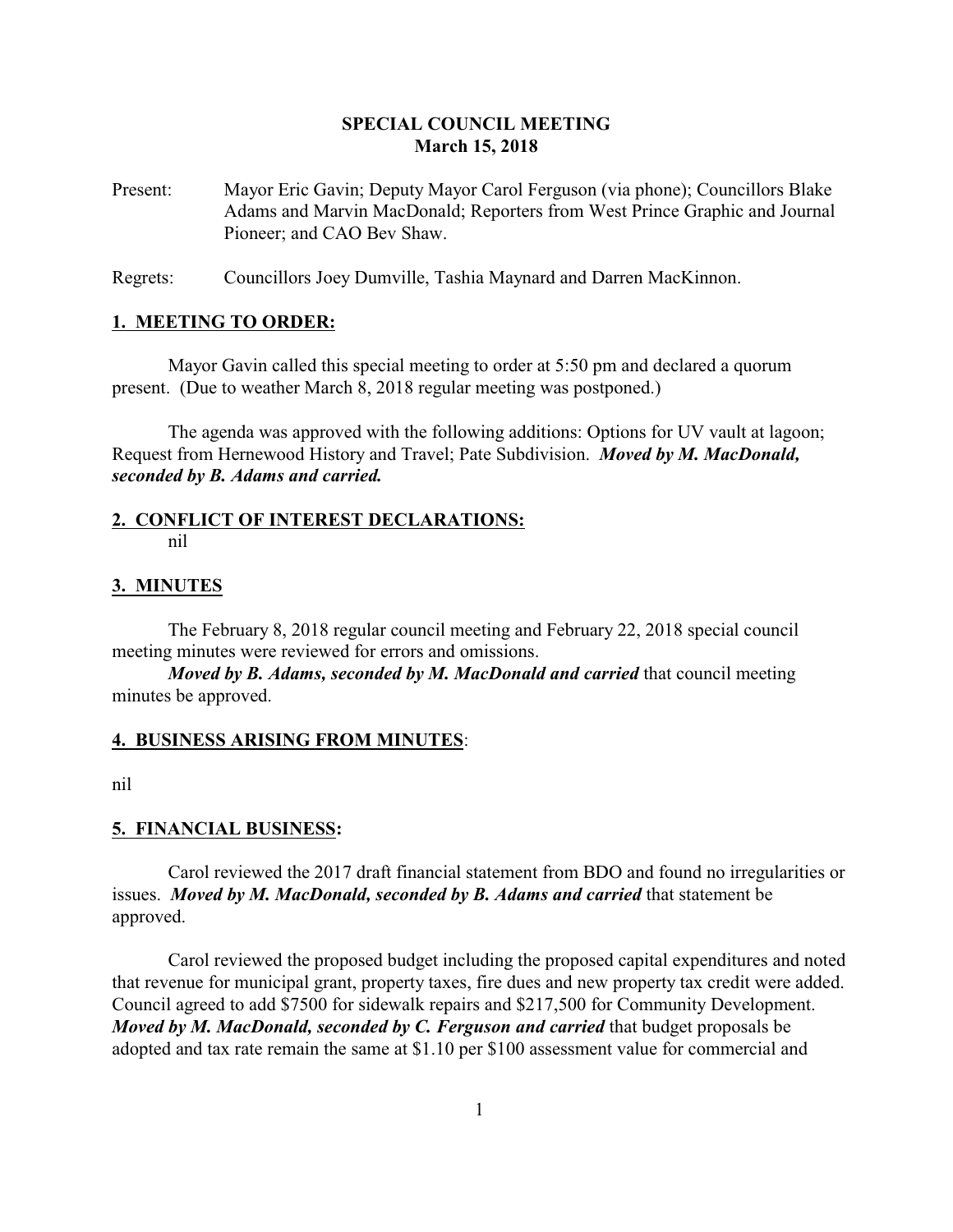\$0.79 per \$100 assessment value for non-commercial.

Carol reported on revenue and expenses for February 2018 but no update on budget comparisons. February 28/2018 bank balance for general account - \$212,926.65 and for sewer - \$10,284.25; February, 2018 receipts for general - \$65,382.94, for sewer \$33,415.91. Expenses paid in February 2018 for general \$64,133.74; for sewer \$25,389.04. Financial report for February, 2018 was approved on a *motion by B. Adams, seconded by M. MacDonald and carried.* No update on budget comparisons as new budget not available.

# RESOLUTION RE FINANCIAL RESERVES:

WHEREAS there is currently a reserve in the 2016 financial statement for \$2400 earmarked for special events of the ADIC and the ADIC no longer exists; THEREFORE BE IT RESOLVED that this amount be used to offset 2017 expenses for Recreation equipment purchases.

AND WHEREAS the town currently has a reserve noted in the 2016 financial statement for \$80,000 earmarked for Pate subdivision development costs and the costs for developing streets in the subdivision has been decreased;

AND WHEREAS the O'Leary Retail Centre project will benefit from these funds; THEREFORE BE IT RESOLVED that this reserve be renamed and earmarked for the O'Leary Retail Centre project.

AND WHEREAS the loan for a firetruck has been paid out in 2017 and a new vehicle has been ordered and scheduled for delivery in spring of 2019;

AND WHEREAS \$19,368 was not spent from the Fire Department budget and O'Leary Fire District committee agreed that this amount should be saved for a downpayment on the 2019 vehicle;

AND WHEREAS \$50,000 is being allocated in the 2018/2019 proposed budget for the 2019 vehicle and will be reserved at year end (March 31, 2019);

THEREFORE BE IT RESOLVED that the Town create a new reserve earmarked 2019 Firetruck Reserve and allocate \$19,368 to this fund from 2017 surplus.

# *Moved by B. Adams, seconded by C. Ferguson and carried.*

# **6. NEW BUSINESS**

*A. Mayor's report* - Eric reported meeting with Provincial Department of Transportation, Department of Environment and Luc van Hul, WSP regarding the Pate Subdivision, attended the cannabis store information session, attended the doctor recruitment meeting in Alberton and the West Prince Chamber of Commerce gala as well as several meetings with Island Newcomers.

*B. Administrator's report -* Bev reported arranging several meetings for Island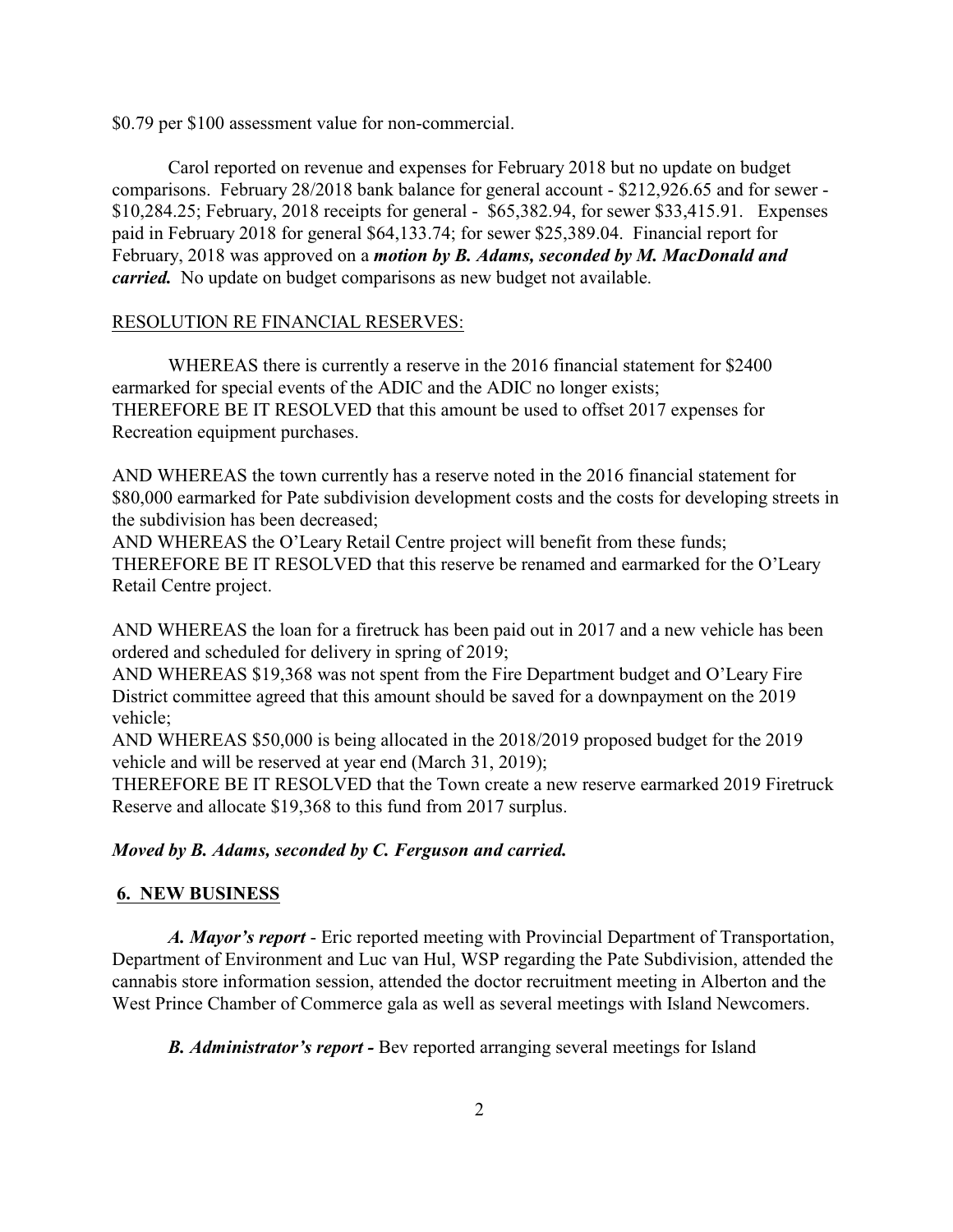Newcomers, attended Friends of the O'Leary Library annual meeting, Municipal Government Act session at Westisle, and met with Occupational Health & Safety officer regarding the UV chamber. Still having issues with heat pump at CN and it may have to be replaced due to its condition. Audit is nearly complete, T4's and Fire Department membership letters sent out. Training session to be held April 6<sup>th</sup> on complex AED system. Building/business permits -Development permit issued to Cavendish Agri Services for construction of electrical room at approximately \$45,000. Bev's overtime at 30.5 hours; Dale's at 80 hours plus 4 days vacation time.

### *C. Reports from Departments*

*Police* - Marvin reviewed the monthly report from RCMP advising that 176 patrol hours spent in O'Leary and responded to 16 calls for service. Statutes for the month included 1 nonmoving traffic violation, 1 liquor control act violation, 1 off-highway vehicle act violation and 1 written warning. Five criminal record checks were completed for residents.

*Fire Department* - Fire Chief's report was circulated and Marvin highlighted saying the members responded to 9 calls in February - 4 medical calls, 1 flue fire, 2 structure fires, 1 commercial alarm and 1 vehicle fire.

*Development -* Blake reported receiving blueprints from Coles Associates and will discuss prices during in camera session meeting. To also discuss costing of Pate Subdivision during in camera. Council reviewed the subdivision plan and Blake noted that cost is substantially lower than first estimate.

*Sanitation* - Eric advised that sample results at lagoon are high and above regulation amounts but we've resampled, reported it to Province and Federal environment departments and are looking for causes.

Copies of Recreation report were circulated to Council.

## *D. 2nd reading of bylaws:*

## SECOND READING AND ADOPTION OF MUNICIPAL GRANTS BYLAW # 2018-02

Whereas the Municipal Government Act requires a Grants Bylaw to permit the municipality to provide grants, gifts, rebates and donations to individuals and groups;

And whereas the Grants Bylaw # 2018-02 was read and formally approved a first time at the Council meeting held on February 8, 2018;

Therefore be it resolved that the Grants Bylaw # 2018-02 be hereby read a second time. *Moved by Blake Adams, seconded by Carol Ferguson and carried.*

Whereas the Municipal Government Act requires a Grants Bylaw to permit the municipality to provide grants, gifts, rebates and donations to individuals and groups;

And whereas the Grants Bylaw # 2018-02 was read and approved at two separate meetings of Council held on different days;

Therefore be it resolved that the Grants Bylaw # 2018-02 be hereby formally adopted.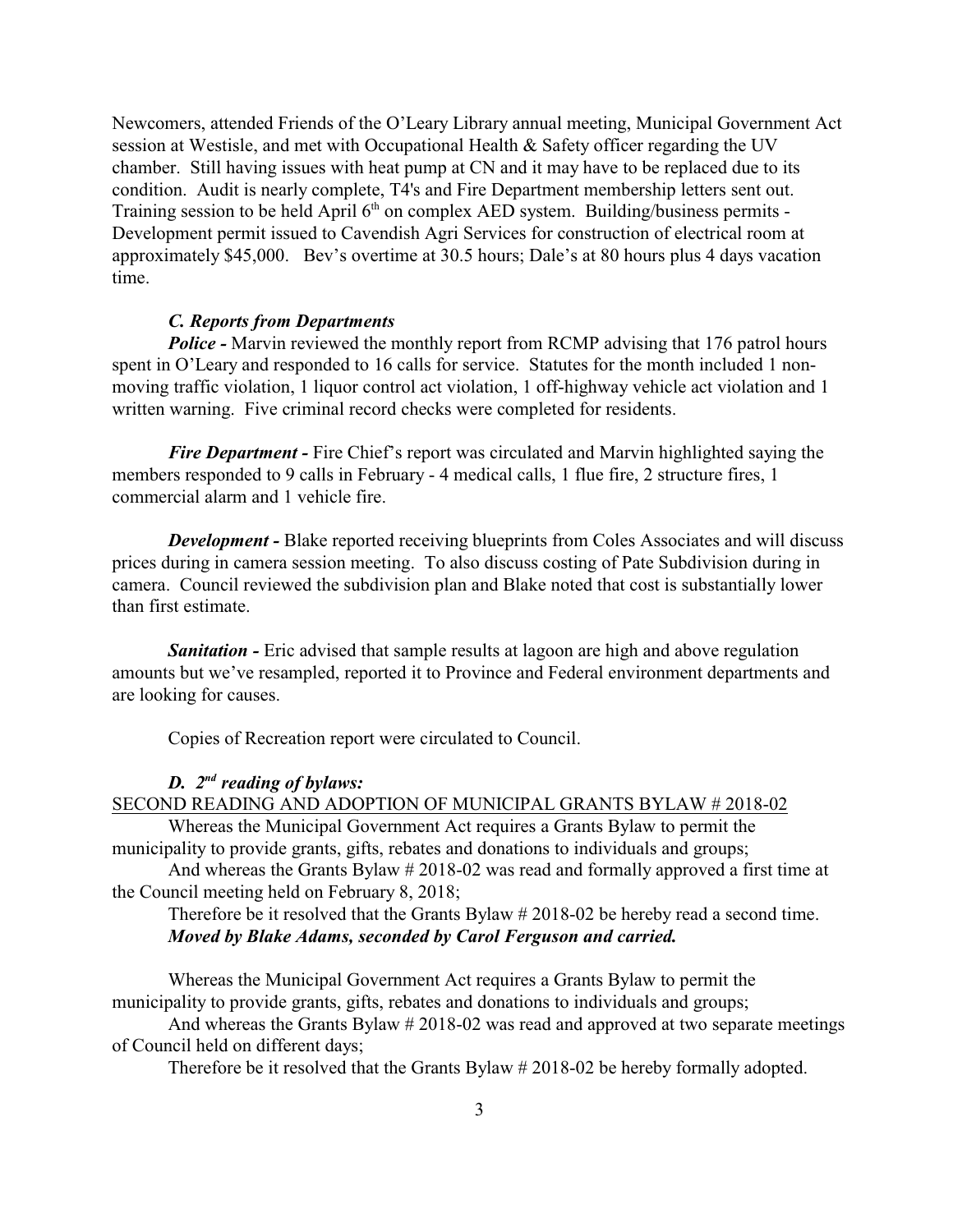### *Moved by Marvin MacDonald, seconded by Blake Adams and carried.*

### SECOND READING AND ADOPTION OF GENERAL BORROWING BYLAW # 2018-03

Whereas the Municipal Government Act requires a general borrowing bylaw to permit the municipality to borrow money for capital expenditures or to finance operating expenses on a short term;

And whereas the Borrowing Bylaw # 2018-03 was read and formally approved a first time at the Council meeting held on February 8, 2018;

Therefore be it resolved that the Borrowing Bylaw # 2018-03 be hereby read a second

time.

### *Moved by Carol Ferguson, seconded by Marvin MacDonald and carried.*

Whereas the Municipal Government Act requires a general borrowing bylaw to permit the municipality to borrow money for capital expenditures or to finance operating expenses on a short term;

And whereas the Borrowing Bylaw # 2018-03 was read and approved at two separate meetings of Council held on different days;

Therefore be it resolved that the Borrowing Bylaw # 2018-03 be hereby formally adopted. *Moved by Blake Adams, seconded by Carol Ferguson and carried.*

#### SECOND READING AND ADOPTION OF RESERVE FUNDS BYLAW # 2018-04

Whereas the Municipal Government Act requires a bylaw to authorize the municipality to reserve funds to facilitate efficient planning and ensure greater transparency and accountability to the public;

And whereas the Reserve Funds Bylaw # 2018-04 was read and formally approved a first time at the Council meeting held on February 8, 2018;

Therefore be it resolved that the Reserve Funds Bylaw # 2018-04 be hereby read a second time.

### *Moved by Carol Ferguson, seconded by Marvin MacDonald and carried.*

Whereas the Municipal Government Act requires a bylaw to authorize the municipality to reserve funds to facilitate efficient planning and ensure greater transparency and accountability to the public;

And whereas the Reserve Funds Bylaw # 2018-04 was read and approved at two separate meetings of Council held on different days;

Therefore be it resolved that the Reserve Funds Bylaw # 2018-04 be hereby formally adopted.

## SECOND READING AND ADOPTION OF TAX RATE GROUPS BYLAW # 2018-05

Whereas the Municipal Government Act requires a bylaw to allow the municipality to establish separate tax rate groups for all real property within the boundaries of O'Leary;

And whereas the Tax Rate Groups Bylaw # 2018-05 was read and formally approved a first time at the Council meeting held on February 8, 2018;

Therefore be it resolved that the Tax Rate Groups Bylaw # 2018-05 be hereby read a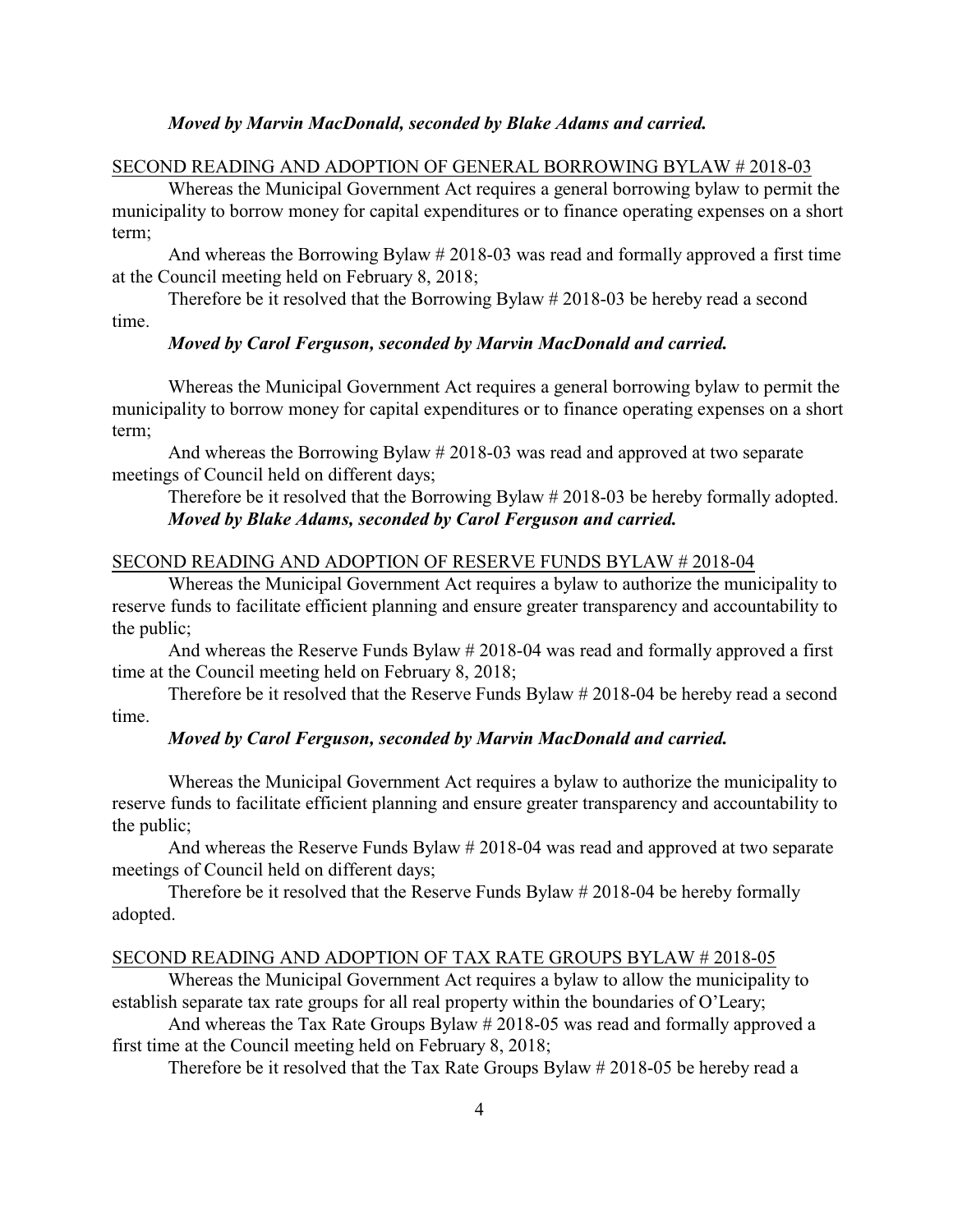second time.

### *Moved by Blake Adams, seconded by Carol Ferguson and carried.*

Whereas the Municipal Government Act requires a bylaw to allow the municipality to establish separate tax rate groups for all real property within the boundaries of O'Leary;

And whereas the Tax Rate Groups Bylaw # 2018-05 was read and approved at two separate meetings of Council held on different days;

Therefore be it resolved that the Tax Rate Groups Bylaw # 2018-05 be hereby formally adopted.

### *Moved by Marvin MacDonald, seconded by Blake Adams and carried.*

#### *E. Other business & correspondence:*

*Options for entry to UV chamber for numerous readings of control panel - Bev provided* two options for Council to reduce the number of times required to enter the UV chamber. 1. To install remote access to the control panel at a cost of \$11,305 + taxes plus internet connection at \$40 - \$50 per month. 2. To construct a 10' x 10' wooden structure on top of the concrete vault, not covering the access hatch to the chamber. Approximate cost for wooden structure  $$5000 +$ labour, electrical \$\$1500 - \$2000, rental of crane \$200. The building will also serve as a storage facility for rescue equipment. *Moved by Blake Adams, seconded by Carol Ferguson and carried* that possible instability of internet connection and other technical issues, the wooden structure and related costs be approved.

Rescue equipment and staff also required for vault entry which should be reduced to once every 4 - 6 weeks for cleaning of UV lights. Ron's Plumbing could be hired at a cost of \$500 per visit or trained confined entry training recipients who are members of the Fire Department could be hired as sentinels for \$25.00 per hour. Rescue equipment has been offered to the Town by a former firefighter. *Moved by Blake Adams, seconded by Marvin MacDonald and carried* that Town hire trained firefighters, borrow equipment from former firefighter and obtain proper certification for winch and other equipment as necessary.

*Hernewood History & Travel club donation - Moved by Blake Adams, seconded by Carol Ferguson and carried* that \$250.00 be donated to assist the History and Travel club in this year's trip.

### *7.* **COMMITTEE OF THE WHOLE**

*Moved by B. Adams, seconded by M. MacDonald and carried* that Council adjourn to committee of the whole session at 6:40 pm.

*Moved by M. MacDonald, seconded by C. Ferguson and carried that regular meeting* reconvene at 7:10 pm.

### *Results from Committee of the Whole*

#### *Moved by Blake Adams, seconded by Marvin MacDonald and carried* that WSP

Engineering be advised to pin the subdivision lots per the new design and cost estimate and apply for the water management permit from the Province. Once the permit is received tenders to be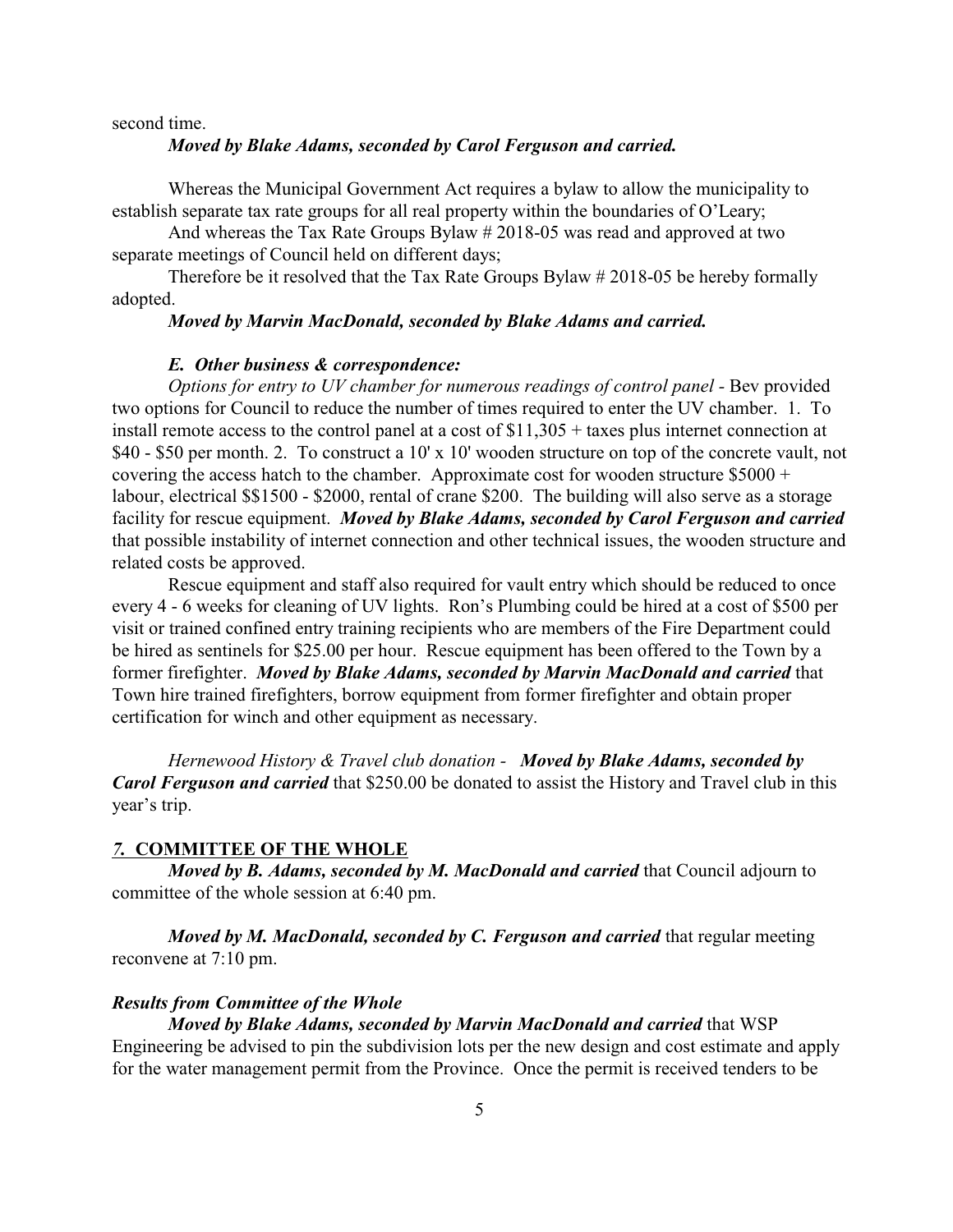advertised for the road construction.

*Moved by Blake Adams, seconded by Marvin MacDonald and carried* that extra cost of \$4000 - \$5000 for complete geotechnical, topographical and legal surveys for strip mall plus the cost of consolidating the two land parcels be approved and be carried out once tender results determine if the project is financially feasible.

# **8. ADJOURNMENT**

Meeting adjourned at 7:15 pm on a *motion by B. Adams, seconded by Marvin MacDonald and carried.*